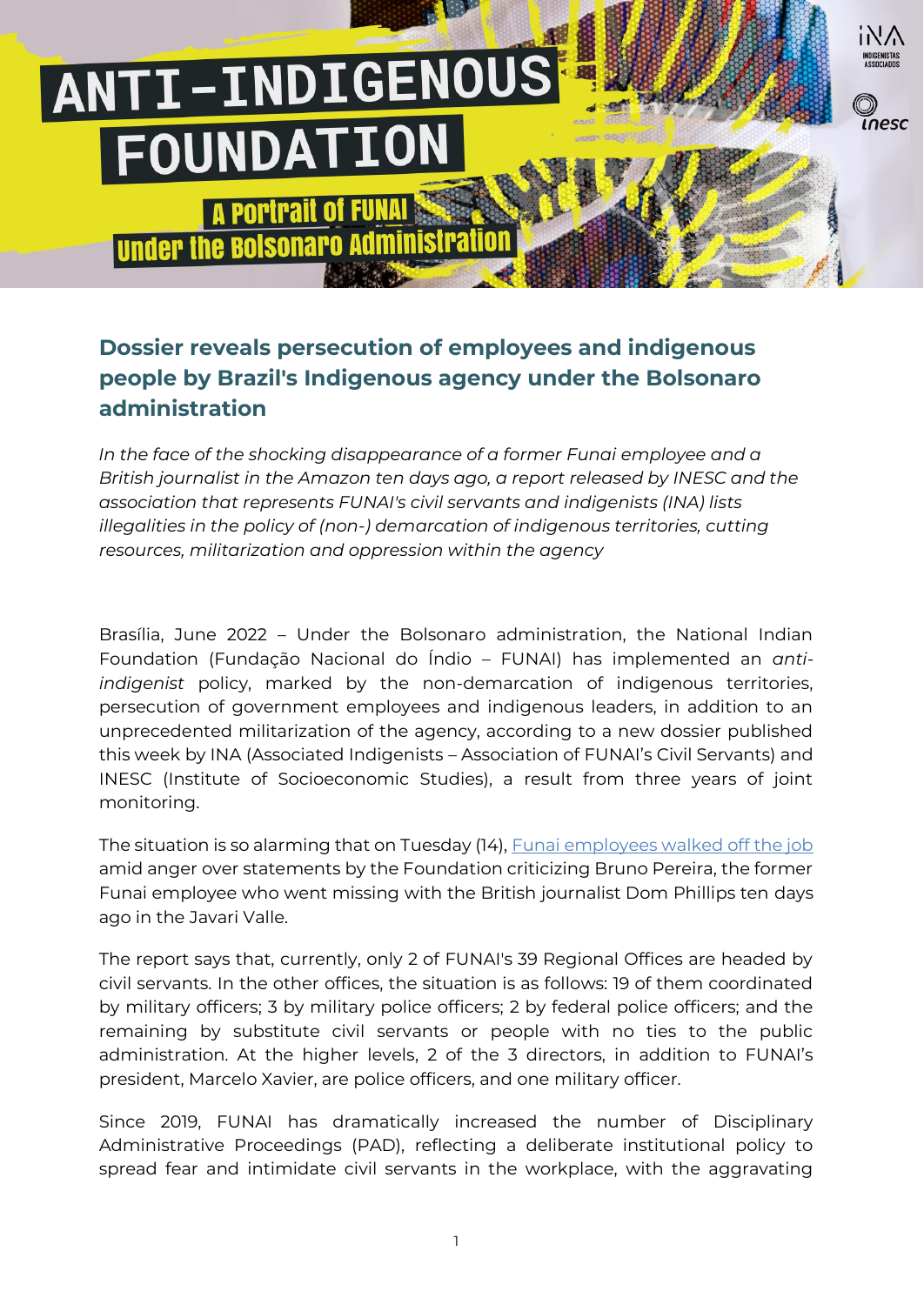factor that the constant use of this instrument implies a reduction in the time available for the practical tasks of indigenists who have dedicated themselves to two or even three simultaneous PAD commissions.

This is added to the fact that very few resources reach FUNAI's practical activities (those destined for actions in indigenous territories, with teams of specialized civil servants). The last report of the agency, from 2020, shows that there were more vacant positions in the autarchy (2,300 positions) than active professionals (2,071 professionals, of which 1,717 are appointed government officials)—an emptying inversely proportional to the growth of the indigenous population in the country at the same time.

The detailed analysis of official documents, collected since early 2019, is reinforced by testimonies from civil servants, press materials and publications by civil society organizations. The document is being released amid the indignation of organizations regarding the disappearance of the indigenist Bruno Araújo Pereira and the British journalist Dom Phillips, a contributor to The Guardian.

"With the dossier, we want to record the depth of the damage that has been done within FUNAI," explains Fernando Vianna, president of INA. "Instead of protecting and advancing indigenous rights, the current administration of the Foundation has decided to prioritize and defend non-indigenous interests, as was clear in the ruling of the *marco temporal* [time frame clause], which was to be resumed this June," he adds, referring to the process in the Federal Supreme Court (STF) that analyzes the thesis that indigenous people would only have the right to lands that were in their possession as of October 5, 1988, the date on which the Federal Constitution was promulgated, ignoring the historical violations that these peoples have endured over the years.

Ironically, it was FUNAI that, in previous years, filed the appeal that led to the ruling of the *marco temporal*. But, under the current administration, the agency has performed a U-turn, and is now siding with unions and associations of rural landowners and agribusinesses, defending legal theses that are totally contrary to the rights conquered by indigenous peoples.

The starting point of the dossier is the discourse adopted by the President of the Republic, who stated in his pre-election period: "If I am elected, I'll stick a scythe in FUNAI's neck. There is no other way." Indeed, Bolsonaro's assault on FUNAI's jugular began in the first months of his term, with the attempt to put the agency under the auspice of the Ministry of Agriculture, Livestock and Food Supply, which only failed after the Federal Supreme Court's intervened, overturning the Provisional Measure created for this change.

Not resigned to the defeat, the government handed the agency over to the chief of police Marcelo Xavier, a trusted advisor to Nabhan Garcia, currently Special Secretary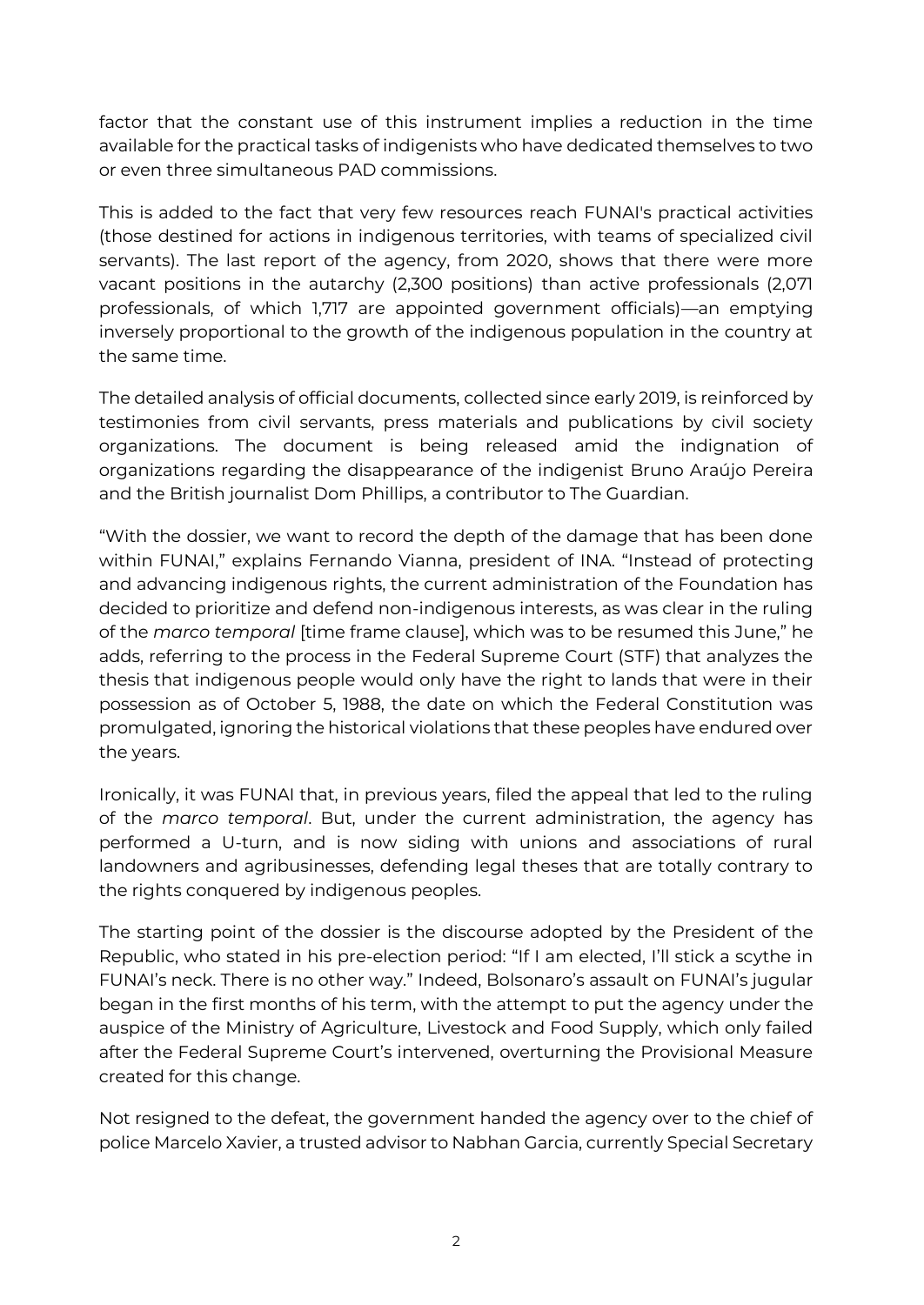for Land Affairs at MAPA, agriculturalist, ruralist leader and notorious antagonist of indigenous rights.

Over these four years, the expression "demarcation of indigenous territories" simply disappeared from the government's plans. Not a single specific budget program aimed at indigenous peoples appeared in the Pluriannual Execution Plan (2020– 2023) or in the Budget Law (2020) drafted by the federal government.

For INESC's spokesperson, political advisor Leila Saraiva, "today's FUNAI reveals itself to be a blatant case of erosion of rights, not only regarding indigenous policy, but also in related fields, such as environmental, cultural, racial relations, which have also deteriorated throughout Brazil."

In her assessment, the Bolsonaro administration has taken an approach that seizes State structures to annihilate all conquered rights. Assessments on the current administration describe this practice as *authoritarian infra-legalism* or *institutional*  harassment. <sup>**ni** "After delving into the materials to create this dossier, we found that</sup> these expressions fit FUNAI's case perfectly," concludes Leila.

One of the examples mentioned in the dossier is the case of a civil servant who, at the request of the Specialized Attorney's Office of FUNAI (PFE), examined a specific lawsuit to annul the identification and delimitation of an indigenous territory (IT).

Through a document called Technical Information, the civil servants argued that FUNAI should claim the annulment of the annulment ruling, showing to the legal system the fundamentals of the technical work carried out for the demarcation of the IT. However, Marcelo Xavier not only rebutted the proposal to contest the sentence—he thus accepted the judicial annulment of the IT's identification—but also determined that the conduct of the civil servant be reported to the Office of Internal Affairs and the Federal Police.

**About INA** *– Indigenistas Associados (INA), an association made up of civil servants from the National Indian Foundation (FUNAI), which works both for improving the quality of life of civil servants and in defense of the rights of civil servants, especially in the scope of FUNAI, whether through bills, judicial proceedings and political and social articulation and mobilization, as well as in the promotion and defense of the rights of indigenous peoples, through articulation with entities of indigenous and indigenist movements, the elaboration of manifestos and the participation in social mobilizations.*

**Abou[t INESC](https://youtu.be/yFj9zyZN_J8)** *– For 42 years, the Institute of Socioeconomic Studies has served as a non-governmental, non-profit, non-partisan organization based in Brasília, which monitors, analyzes and contributes to discussions on public policies and human rights, through the interpretation of public budget data.*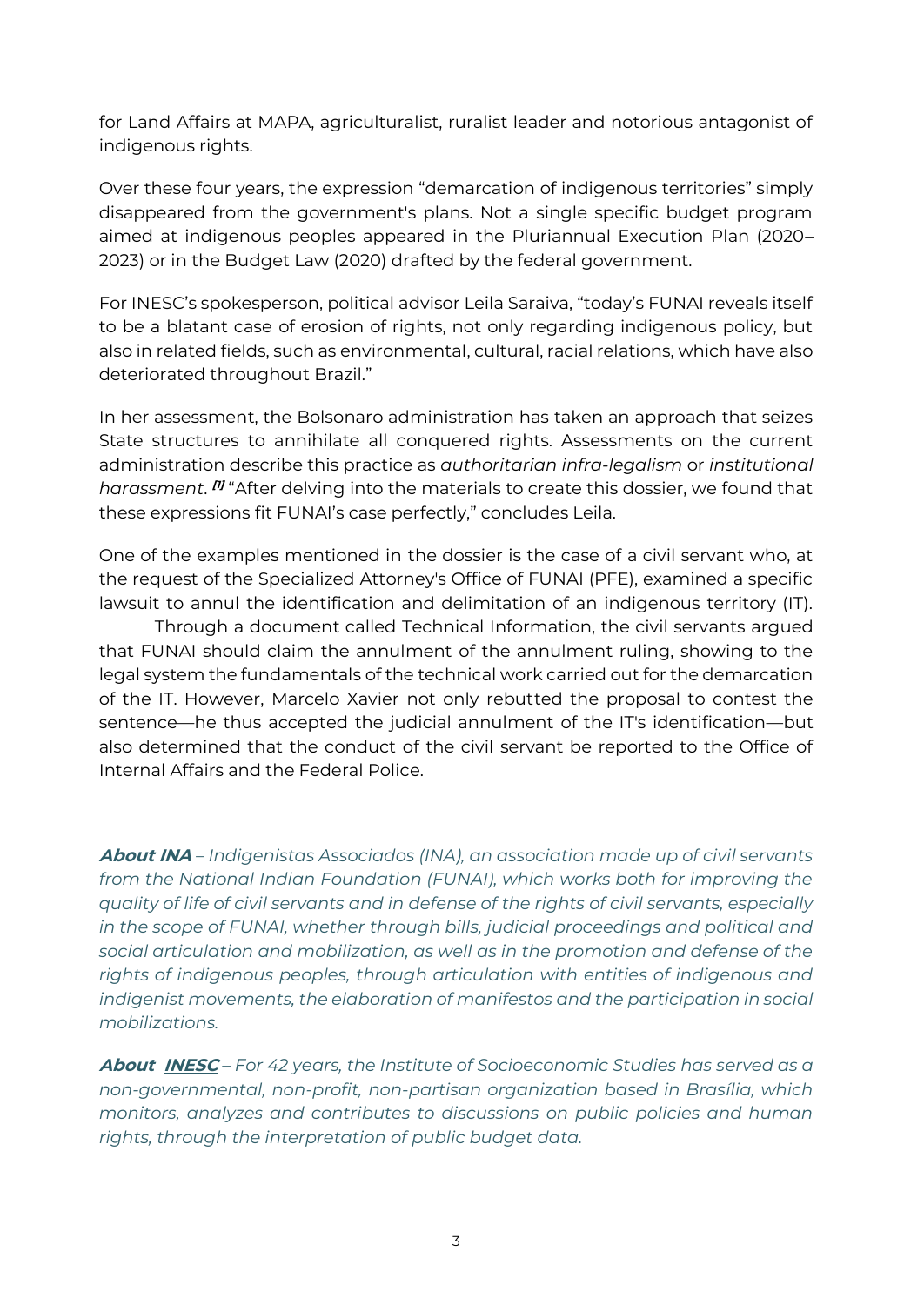## THE DISMANTLING OF FUNAI IN 10 ACTS

#### **1. The ruralist agenda in charge**

As soon as he took office, in 2019, Bolsonaro tried to take away from FUNAI, through a Provisional Measure, its competence of demarcating indigenous lands, as well as providing opinions in environmental licensing processes with an impact on these lands. [Bill 870](http://www.planalto.gov.br/ccivil_03/_Ato2019-2022/2019/Lei/L13844.htm) was edited twice so that these attributions were left to the Ministry of Agriculture, Livestock and Food Supply, more specifically, under the command of [Nabhan Garcia,](https://theintercept.com/2019/02/19/milicias-nabhan-garcia/) former president of the Ruralist Democratic Union, recently appointed to the Special Secretariat for Land Affairs at MAPA. After the Federal Supreme Court barred this strategy from affecting FUNAI through a Provisional Measure, the plan turned to controlling the agency by appointing the chief of police Marcelo Xavier to the presidency, as well as other directors and coordinators totally aligned with Garcia and the caucus of ruralist legislators.

#### **2. The indigenists leave, the military and police officers enter the scene**

Unable to leave FUNAI in the care of Nabhan Garcia, Bolsonaro appointed then-Federal Chief of Police [Marcelo Xavier](https://www.bbc.com/portuguese/brasil-49107737) to the presidency of the agency. He is the one who appears [in this video,](https://www.youtube.com/watch?v=WqO8ryEmUNU) during a hearing with agriculturalists in Mato Grosso do Sul, saying: "I am putting people I trust in the bases now, precisely to serve you" (Nov 8, 2010). Xavier, who was even nominated as advisor to ruralist Nabhan at MAPA, adopted a peculiar criterion when choosing his team. One of the regional coordinators designated to work in Vale do Javari (AM) has already been recorded talking about ["setting fire" to isolated Indians.](https://www1.folha.uol.com.br/poder/2021/07/tenente-do-exercito-coordenador-da-funai-fala-em-meter-fogo-em-indigenas-isolados-no-am-ouca-audio.shtml) Another one was captured by security [cameras assaulting an indigenous person at the headquarters of the Xavante unit](https://www.rdnews.com.br/orgaos/conteudos/144655)  [\(MT\) that he heads.](https://www.rdnews.com.br/orgaos/conteudos/144655) In Araguaia (TO), a third one supported a search and seizure [procedure in a village](https://www.midianews.com.br/policia/indio-procurado-pela-justica-de-mt-resiste-a-prisao-e-acaba-morto/407347) that resulted in the death of an indigenous man, who was fatally shot in the presence of children and other members of the community. And [there is also a coordinator from Ribeirão Cascalheira \(MT\) who was arrested for](https://www.brasildefato.com.br/2022/03/17/preso-por-arrendar-terra-indigena-coordenador-da-funai-era-considerado-modelo-pelo-governo)  [involvement in the leasing of an indigenous territory.](https://www.brasildefato.com.br/2022/03/17/preso-por-arrendar-terra-indigena-coordenador-da-funai-era-considerado-modelo-pelo-governo)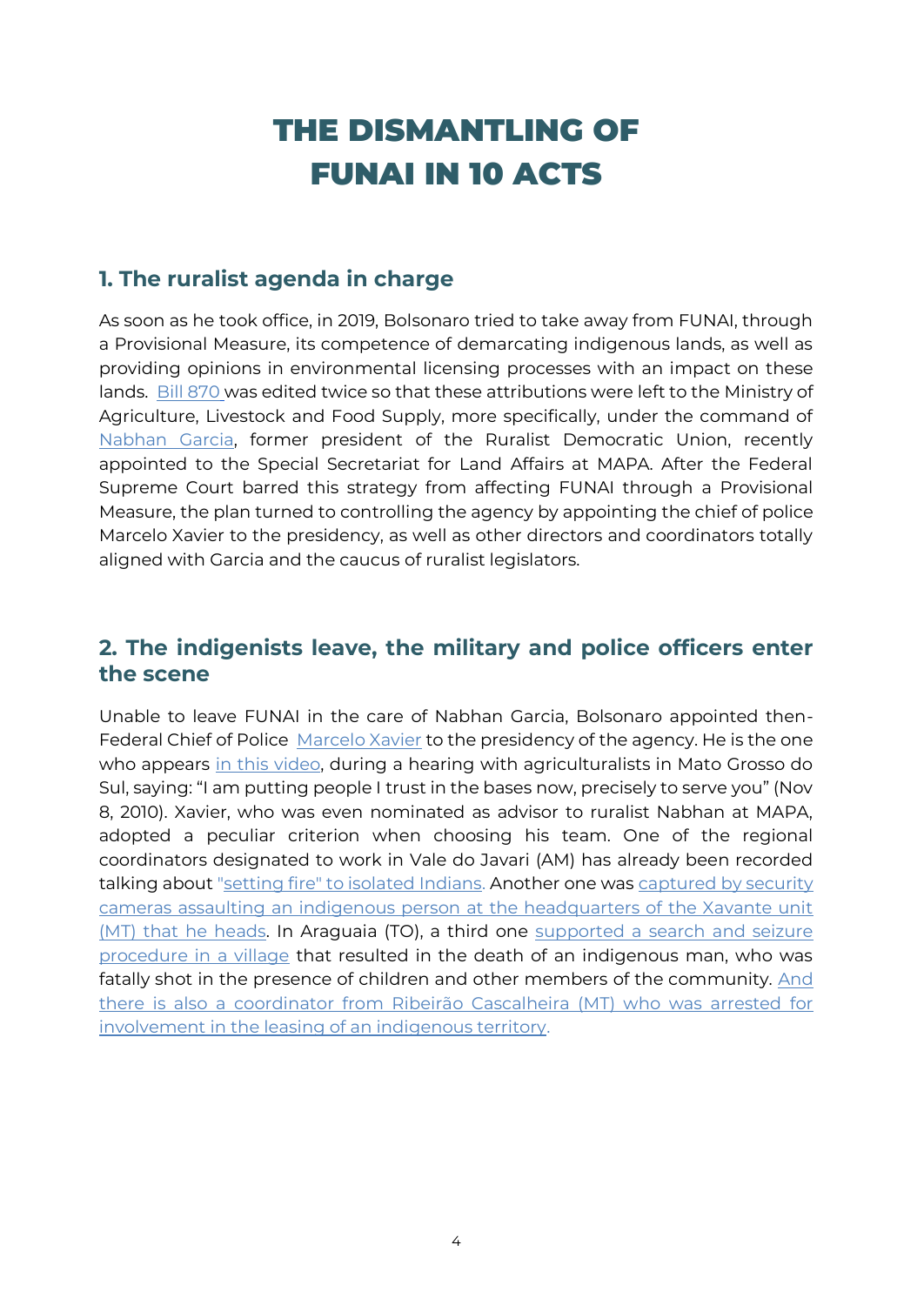#### **3. Persecution of civil servants**

In charge of FUNAI, the [duo](https://www.gov.br/funai/pt-br/assuntos/noticias/2020/funai-e-ministerio-da-agricultura-discutem-gestao-fundiaria) Xavier and Nabhan has inaugurated a policy of persecution and harassment to civil servants, by posing obstacles to the exercise of their functions, filing numerous Disciplinary Administrative Proceedings and

criminal investigations. Many lost their authority and access to the processes they were working on, were threatened or even stripped from their duties entirely.

#### **4. Red tape for official visits to indigenous territories**

Abusing the centralization in Brasília, the authorization of visits by civil servants to indigenous territories previously only needed to be signed off by the president of FUNAI in special cases. Today, however, the request must be made more than fifteen days in advance, in addition to the need for authorization from the institution's board, plus a technical opinion from the General Offices in Brasília, confirming the relevance of the visit. Added to the deliberate delays, which make emergency actions in the communities unfeasible, is the fact that the agency is not paying work-related travel allowances, leading civil servants to give up making the visits or cover the expenses with their own money.

#### **5. Not an inch more of indigenous land**

In 2019, not a single indigenous land was delimited (first stage for the creation of a reserve), and there is no target for this in the strategic planning for 2020–2023, except for cases when there was pressure from the Federal Prosecution Office. Even so, in assembling the Working Groups for the legal proceedings, FUNAI delays the process, proposing to re-structure the groups, arbitrarily relocating civil servants that had already been monitoring specific cases.

#### **6. Employment of "trusted" anthropologists**

To head the technical groups, FUNAI created the figure of the *trusted anthropologist*, who—according to the Brazilian Association of Anthropology itself are "people without the least qualification and legitimacy, even without legal support to coordinate and carry out studies for identifying and delimiting Indigenous Territories." President Marcelo Xavier's chief of staff himself has written, in an administrative order, that the coordinators appointed to the WG responsible for the demarcation proceeding were chosen "according to principles of opportunity and convenience."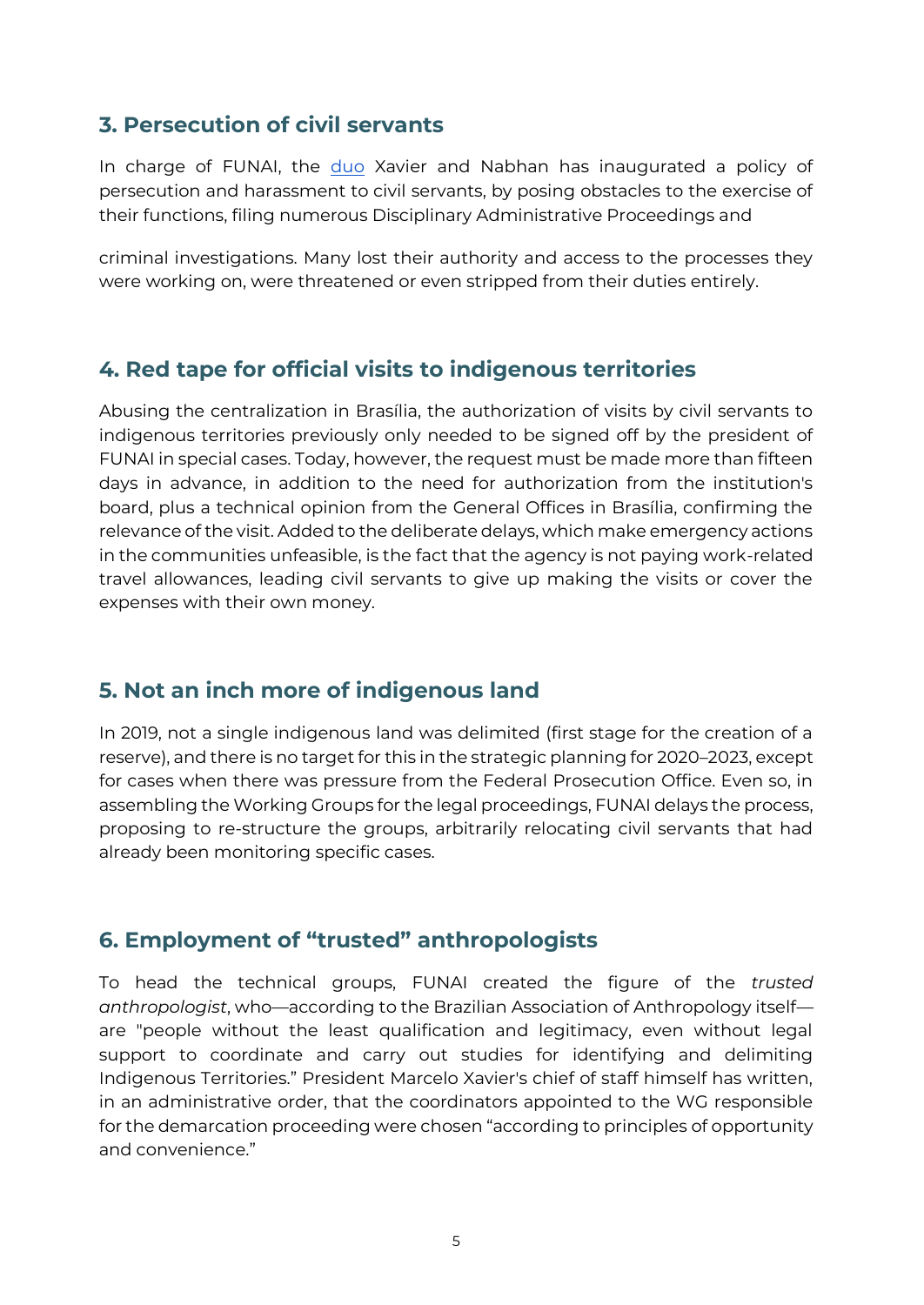#### **7. Lands erased from the map**

According to the Constitution, if a private property overlaps an indigenous land, the indigenous rights prevail. However, with the establishment of Normative Instruction No. 9 of 2020, FUNAI limited this right only to lands already ratified, weakening the protection given to that area during the demarcation process. What we see today is FUNAI telling non-indigenous stakeholders: "Come in and use them as you see fit, as the territory is not yet ratified. In practice, the act of not preserving an area while it is being ratified is equivalent to striking indigenous lands off the official map.

#### **8. Criteria for classifying "real indigenous people"**

Created in January 2021, Resolution No. 4 tried to define criteria to establish those who are or those who aren't indigenous people, in order to regulate access to certain public policies—reviving the ruralist agenda of the "false indigenous people," in strike contrast with the principle of indigenous self-identification provided for in Convention 169 of the International Labour Organization (ILO). With the disapproval of indigenous organizations and experts, the resolution was suspended in court.

#### **9. Illegal miners are welcome**

Under the current administration, according to the Instituto Socioambiental (ISA), deforestation in indigenous lands grew by 138%. Invading miners traveling to Brasília on an official plane expose how complicit the government is to all forms of illegality on indigenous lands. Infra-legal measures create new sui genesis arrangements of organizations between indigenous and non-indigenous people for the economic exploitation of land (including with GMOs), and mining and wood exploitation already on the horizon.

#### **10. Omissions in the judicial sphere**

As was to be expected, FUNAI has formally withdrawn from legal demands involving collective rights of indigenous peoples, remaining silent in numerous cases of violence, invasions, massacres and corruption. In the antithesis of its raison d'être, the agency has become a laboratory for anti-indigenous policies without defined legal bases, weakening territories and ethnicities.